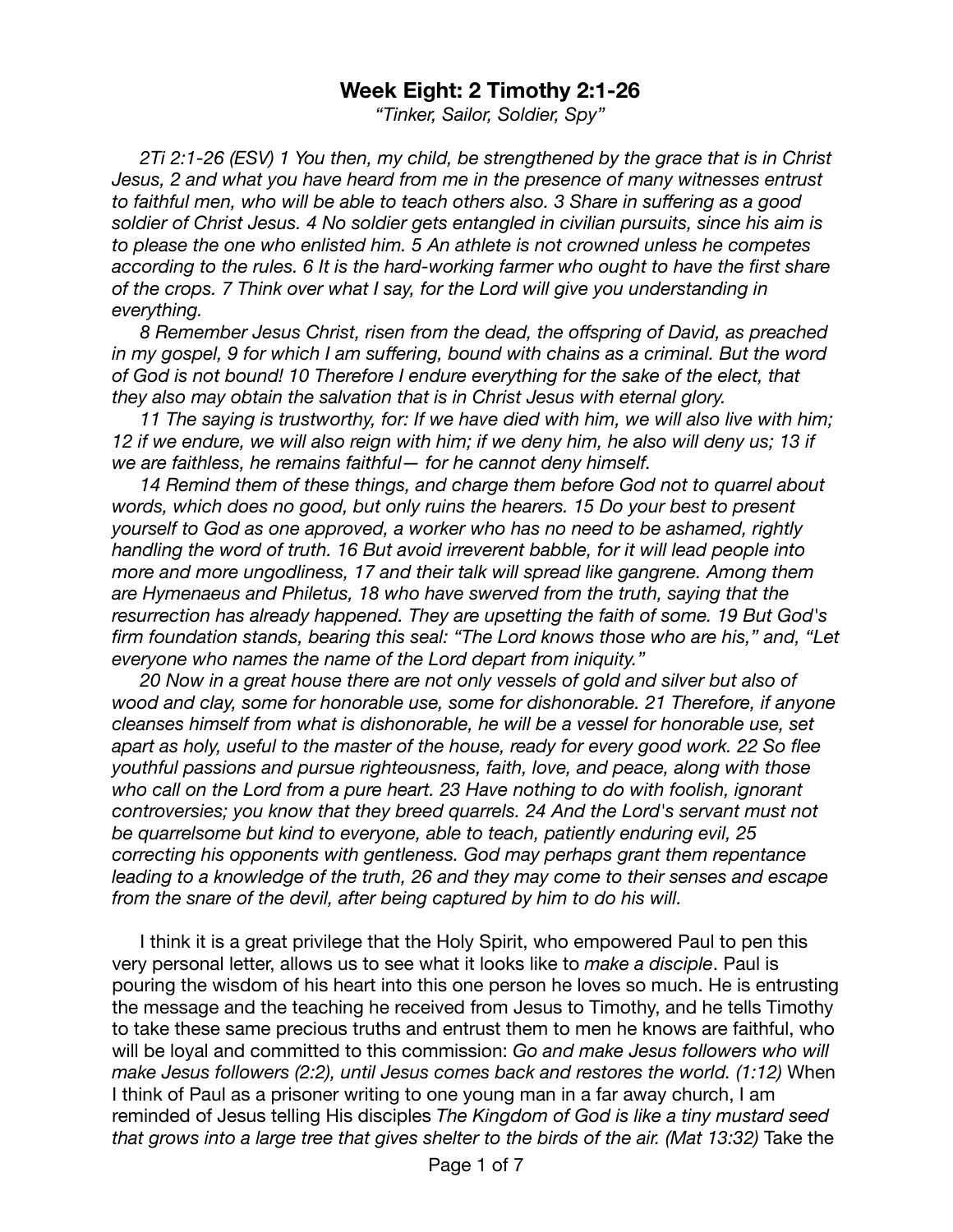seed of life that Jesus has implanted in your heart and pour that love into a few faithful men and then stand back and watch what God does. Is it an overnight thing? Nope. It is a lifetime of working and waiting. And one day we will see *the whole structure, being joined together, grow into a holy temple in the Lord. In him you also are being built together into a dwelling place for God by the Spirit. (Eph 2:21-22) On that day,* when it is finished, we will look back from glory and see our work, and praise Him for what He did through us.

This is where Paul gets really creative. He uses analogies to teach us what it means to be a disciple, a Christian, in the world where the opposition to our mission never stops, and never will stop. There are six analogies. They all have a different emphasis, different challenges, different rewards and goals. That is because we are all different people called together to do a massive job. In these analogies, which we call similes and metaphors, there is something for everyone, something we can all personally relate to in our own lives. The analogies Paul chooses are *Soldier, Athlete, Farmer, Prisoner, Workman and Household Vessels.* Paul also warns us there are men who are masquerading as disciples but who are not. They are the false teachers, the transmitters of false information. Sometimes they are blatantly opposed to Christ's work but sometimes it is subtle and hard to discern. The subtle ones are the *moles.*  They are spies posing as *soldiers, athletes and farmers.* I used the title of Jon LeCarre's book *Tinker, Sailor, Soldier, Spy* because it is about a mole in the British Secret Service posing as one of them but who is wreaking havoc as a spy within the system, creating mistrust and division between one agency and another. In the Christian Church, throughout history, this will be something the world watches as the church creates a legacy of infighting and division over doctrines that spring from men's minds, from false teachers and hucksters. The challenge for every generation is to go back to the *one*  commandment Jesus gave to His disciples the night before He died: *This is my commandment, that you love one another as I have loved you. (Jn 15:25)* Maybe we can expand that to say: *Love Me, love My message, love the work I have called you to*  do, love the people you serve, and I will reward you when the race is done! Let's see how Paul's analogies fit that charge.

**The Soldier.** In the Roman world soldiers were everywhere. They were an occupying force as well as a combat army. They were a hated presence in Israel, yet all of the Gospel writers tell of Roman soldiers and centurions turning in repentance, experiencing the miracle of new birth. When John the Baptizer said *do the things that show your repentance, the people asked "What do we do?"(Luk 3:8,10) S*ome soldiers repented: …*some soldiers also asked him, "What about us? What are we to do?" He said to them, "Don't take money from anyone by force or accuse anyone falsely. Be content with your pay."(Luk 3:14)* These soldiers have had a heart change and they *ARE* different. Now they want to *BE* different. That is what *"holy"* means—set apart for God and his purposes, not my own, though they still worked for Caesar. Caesar's soldiers often sadistically inflicted suffering on others, they took what they wanted, and officials looked the other way. Christ's soldiers are in the world to relieve suffering, not inflict it, and to promote justice, not overlook it. The soldier is duty-bound to please the commander, to focus on his duties, knowing the reward may be better pay and promotion. If the commander gives an order, we do not stop to think it over first. We act. We obey. *"Sir, Yes SIR!"* As the Roman soldier could no longer live like a civilian, or get sidetracked in community affairs, the Christian soldier can't be distracted by activities that pull us away from the focus of our duty to live out the Gospel. Since our battle is different, a war of ideas and philosophies that oppose the message of grace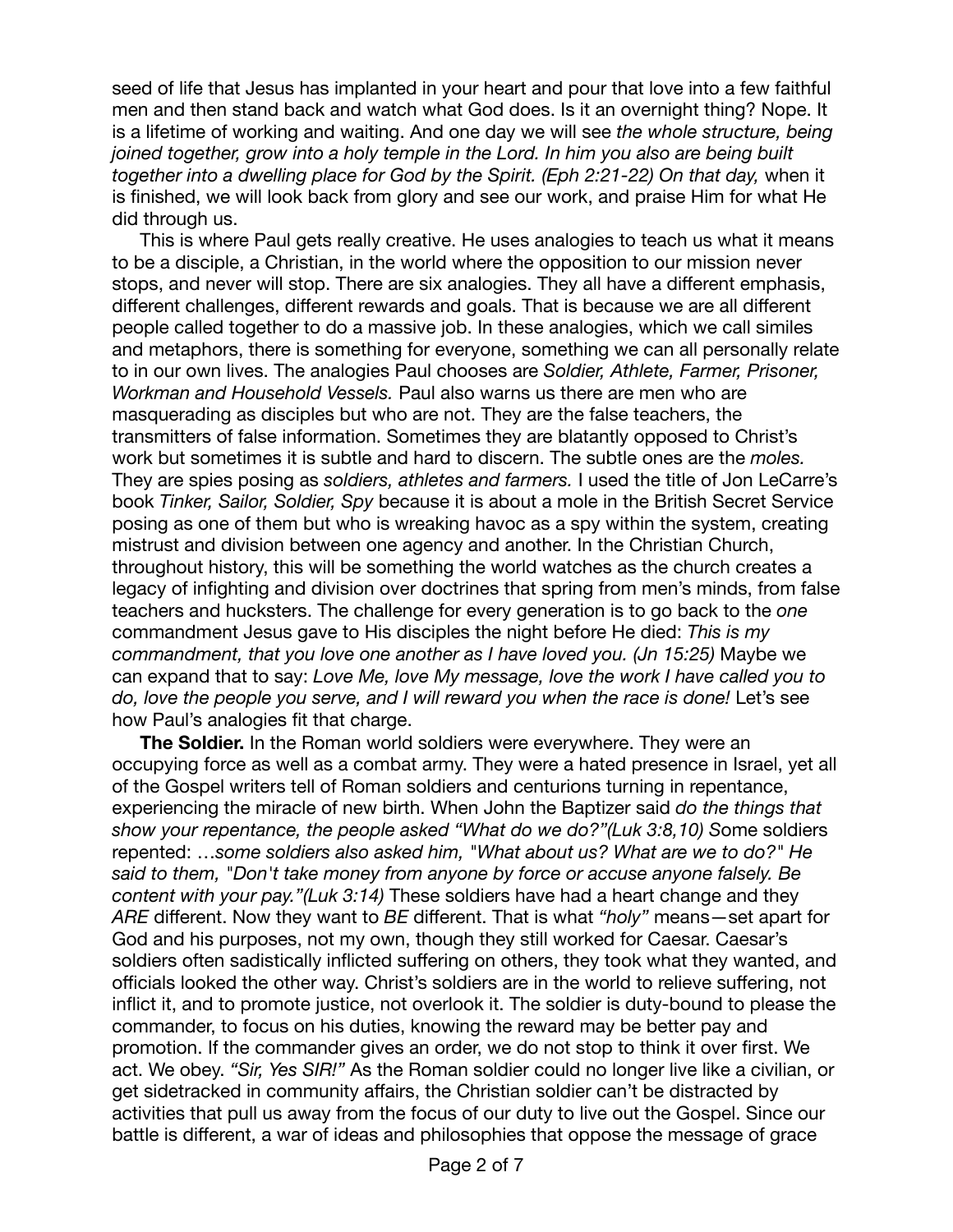and service, Paul says, *the Lord's servant mustn't be a fighter, but must be gentle to all people, able to teach, enduring evil without resentment…(2:24)* Gentleness and patience are not qualities of the normal soldier. That makes us different.

**The Athlete.** Where being a soldier is about duty and obedience, being an athlete is about discipline, long hours of practice and strenuous training under a demanding coach. The Greeks had a word for that kind of training—*agonizō.* It was *agony.* And all of the discipline has one goal in mind; to compete in the games and to win. The serious athlete trained his body and his mind. He had to learn the rules of the game, and there were a lot of rules! If he figured out a way to cheat he could win without having to work as hard. Many of us are like that if we are honest. We want the crown without the suffering, without the *agonizō.* There is the story of the man running the New York marathon who ran off the course, got into a cab and rode to within five miles of the finish line Then he waited until he could enter the race without being noticed and came in first. He got caught. He was disqualified and disgraced. If he not gotten caught? He would have basked in the glory of first prize, but as a phony, like the mole in the Secret Service. When we arrive at the last day, at the end of our race for Christ, there will be no cheaters at the finish line. Jesus will be there and He is the perfect judge.

**The Farmer.** The farmer's life is hard. It is uncertain, it takes a great deal of faith: faith in your own skills, faith in God's providence for things like weather and soil conditions and many other uncontrollable circumstances. When Sheri and I got married I was introduced to the world of farming through her relatives. This was in the early 1970's when fuel prices were rising, there was inflation, grain prices were low and farming became very hard. Then came the drought years of the 80's and it got worse! We would be visiting in their small town and I would hear one of the men say, *"I haven't seen mud in three weeks."* Being a city kid, I would ask Sheri what that meant. Why were they talking about not seeing mud? *"It means it hasn't RAINED!"* She was kind. She only rolled her eyes a little bit. They never lost their sense of humor in those times either. One often told joke was *"What is John gonna do now that he won that 5 million dollar lottery? Sell out and move to the city?"* The answer: *"NO. No way! He's gonna keep farmin' till the money runs out!"* And many families lost their farms. Farms that had been in the family for generations and that had seen them through the depressions and the wars. In those times the farmer always had one thing he could count on. No matter how small his crop, his family could still eat. And that is what Paul says here, *the hard-working farmer who ought to have the first share of the crops (2:6)* In the Roman world much of the farming was done by slaves. Today we call them share-croppers or tenant farmers. The slaves did the work but the landlord owned the crop and allowed them a small share but took most of it for himself. What does this simile mean for us? 

First, there is the temptation to be a kind of Christian absentee landlord, expecting the benefits without the hard work. The reality is the Lord is the Landlord and we are the tenant farmers in his Kingdom. We are promised the *first fruits* as a reward for our own efforts, not someone else's. If we want the rewards, we must do the work.

Second, where the soldier speaks of obedience and the athlete portrays discipline, the farmer is the picture of faithfulness and patience. The seed goes into the ground in the spring. The harvest is in an unknown future. What will happen in between? Nothing happens for weeks. Will there be rain? Will insects and disease attack my crop? The farmers in Sheri's family prayed. I think this is the real lesson in this analogy. We do the work the Lord calls us to do to the best of our abilities with the gifts we have, we pray, then we wait and trust Him for the results. Sometimes we never see the results. But the Lord does. Then He gives us the *first share of the crop,* which is our reward when He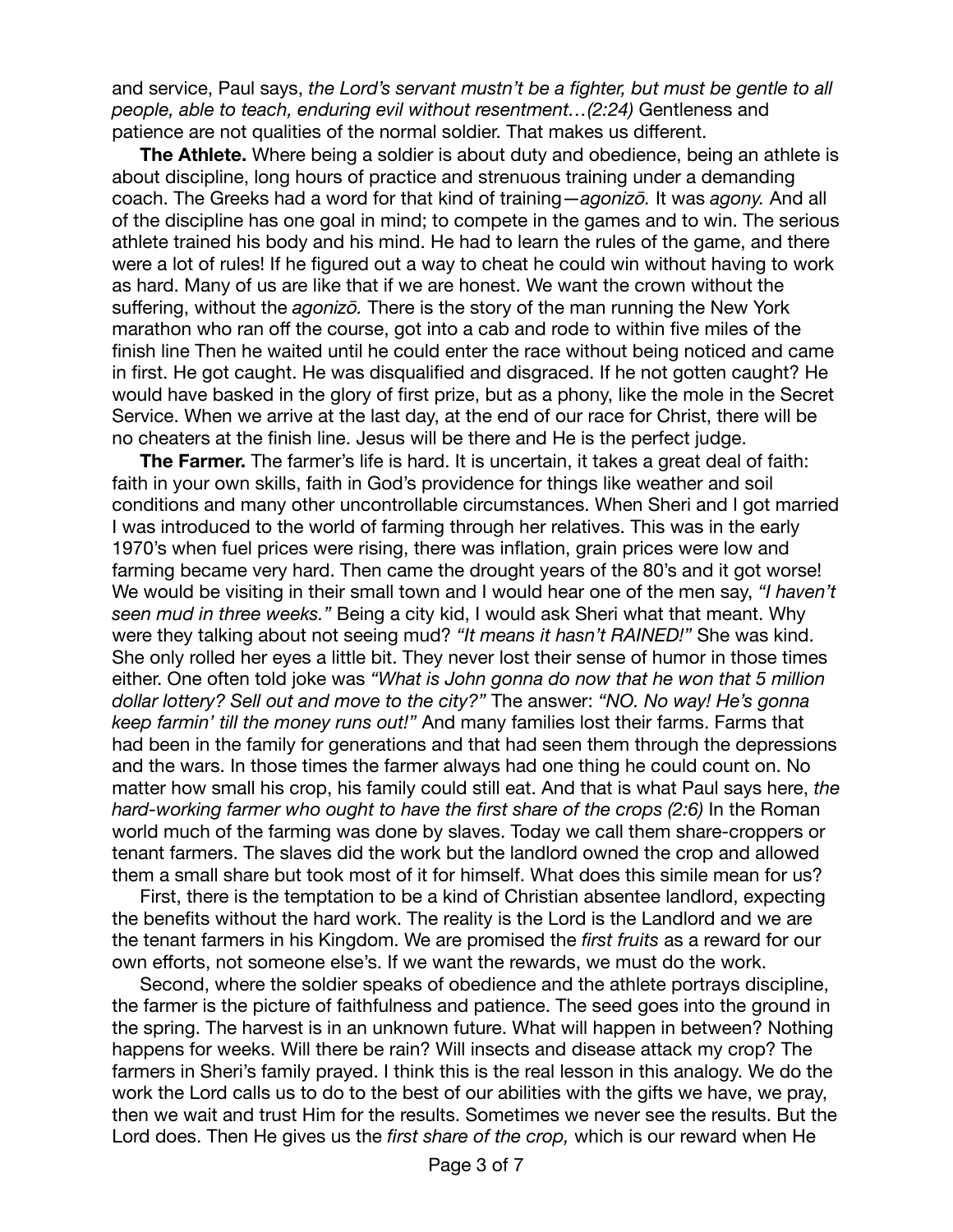returns. And I am convinced the reward will be beyond our imagining. Remember what Paul says in his first letter to Ephesus? *Now to him who is able to do far more abundantly than we ask or think, according to the power at work within us (Eph 3:20)*  He will reward us in a way that is beyond our comprehension, and it is because of His power in us. What a wonderful God we have!

**The Criminal.** This one is easy to miss. It is clearly marked as a simile and it is Paul talking about himself: *[I am] bound with chains as (like) a criminal. But the word of God is not bound [like a criminal]! (2:9)* Paul wants us, and Timothy, to understand that he only *looks like a criminal* and that he is not actually a criminal. He is in chains in a dungeon because of the Gospel and the Gospel is God's message, not Paul's. The Gospel is an offense to Roman power. A message of a new Caesar-like King being proclaimed throughout the empire must be stopped! Kill the messengers! The Roman rulers reject Jesus as Messiah of the world in the same way the Jewish rulers rejected Him as the Messiah of Israel. *Kill the Messenger!* In a way that Paul does not fully comprehend God has placed him in this prison either to magnify the Gospel, because the Word of God goes forth even from the prison, or to teach us that preaching the Gospel does not always bring adoration, acclamation and comfort. Paul is *really*  suffering! But he says *I endure everything for the sake of the elect…(2:10).* If he must be bound, if he must give his life, so be it. *"God's will be done. As Jesus endured for me, so I will endure for you."* If Paul sees Timothy as his dear son, he also knows God the Father sees them both as His chosen sons, and the Holy Spirit has united them both into God's Beloved Son. Paul sees all believers like that. We are *The Chosen!*

**The Workman.** This fifth analogy is actually a metaphor. A metaphor is a more emphatic use of analogy. *Be a workman unashamed…(v.15).* It is not *Be LIKE* a workman. I think Paul is describing a craftsman. A true craftsman who is eager to do the job. *Do your best to present yourself to God as one approved,* says the ESV. But the flavor of the word *do your best* means *be eager, quick.* I picture a man coming up before the Father and saying *"I really want to do the job and I am qualified!"* Timothy is a skilled craftsman who can *cut a straight [line] through the word of truth.* This is a craftsman who has the tools and knows the job. If a craftsman is a carpenter his cuts are perfect. *"He measures twice and cuts once,"* as my dear father-in-law Jack would say. Jack was a craftsman who made beautiful grandfather clocks. We have one in our home and it is not only a reminder of his work, it speaks to me of the kind of man he was and how much I learned just from watching him. And Jack was never ashamed of his work. He was someone who could stand back, admire and actually be proud of what he had done. Not in an arrogant way, he never bragged openly, but he simply appreciated the beauty of wood. He loved wood because it was his craft. Timothy's craft is not wood but words. The words are the promises and the commands of Jesus that cut a straight line from the Old Testament into the New, from the mind of God to the heart of men. Carefully crafted words promote growth and healing to the soul, but to fight over words does no good, but only ruins the people who listen. (2:14) How can words ruin people? Fools who babble nonsense as truth lead people away from Christ. *Their talk will spread like gangrene. (2:17)* Gangrene can kill the body, and foolish and lying words can kill the life in the church. There is a proverb that tells us, *Thoughtless words can wound as deeply as any sword, but wisely spoken words can heal. Prov 12:18).* Wisely crafted well spoken words are like beautiful art that point us upward to a higher calling, to godliness and righteousness, to all that his beautiful. Leave the quarreling to the fools.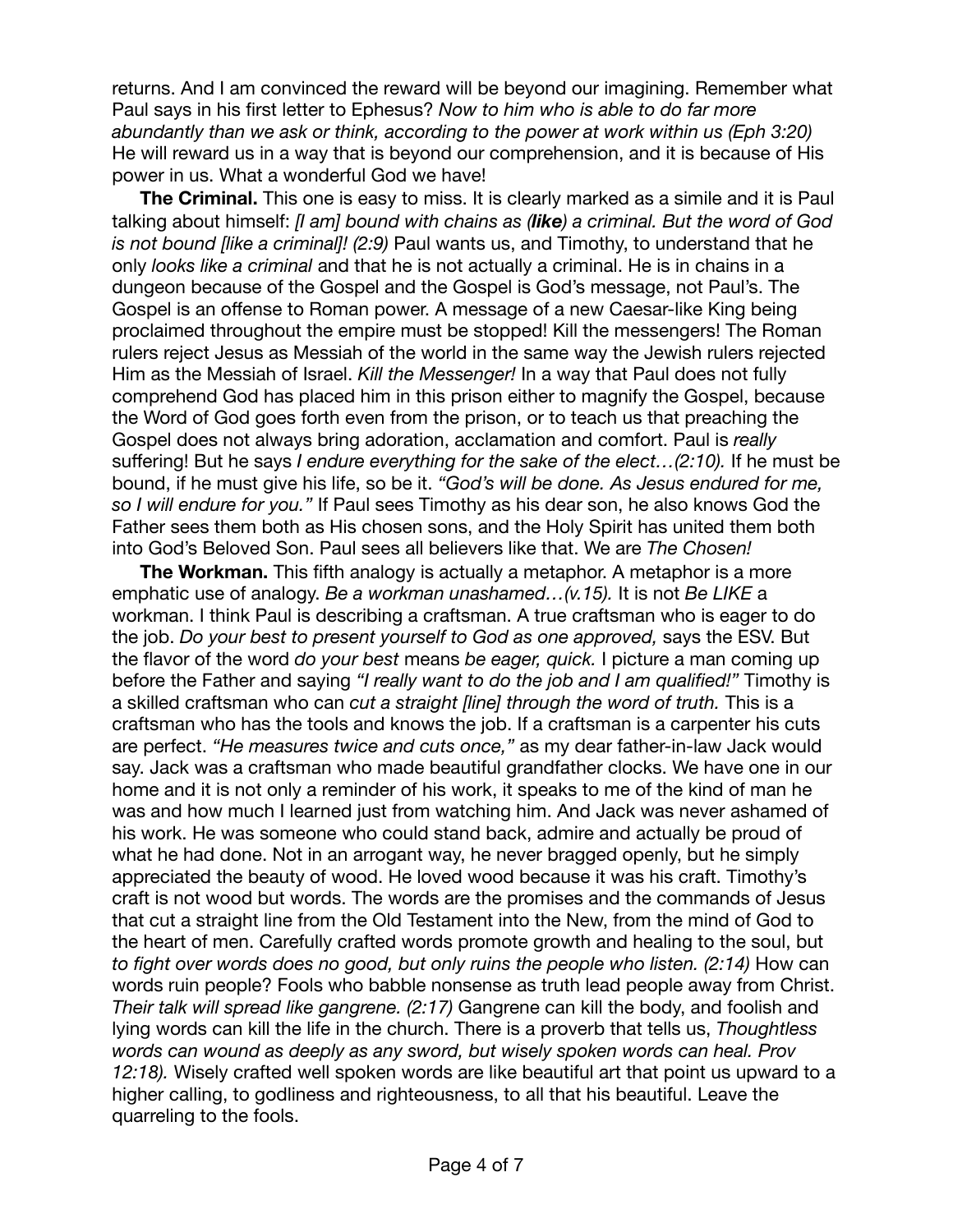**The Household Vessels.** Our metaphors begin to pile up here because there is a great house built on *God's firm foundation (v.19)* that has *vessels of gold and silver but also of wood and clay (v.20).* There are all kinds of vessels made of various materials. What, or who, determines their purpose, what they used for? And does the Master determine the purpose? Or does the vessel's material determine the purpose? We might think that only the gold and silver vessels would be fit for honorable use. But it doesn't say that. The wood and clay vessels could also be works of art and beauty. This is the case of a double metaphor because the Master of the house has a will, and the vessels have a will. The question to the vessels is *"Who do you want to serve?" If anyone [any kind of vessel] cleanses himself from what is dishonorable, he will be a vessel for honorable use, set apart as holy, useful to the master of the house, ready for every good work. (v.21)* Any kind of vessel can have an honorable purpose if your purpose is to serve the Master, the owner of the House, faithfully. Two vessels who are in the house, Hymenaeus and Philetus, have decided *not* to serve God's purpose. They have changed the meaning of the resurrection in some way that is destroying the faith of some. Our bodily resurrection is the hope, the very foundation, of the Church as a whole and our faith as individuals. The attack on the resurrection is an attack on the character, the person and the promise of Jesus. The resurrection of Jesus demonstrated clearly that He is the true promised Seed of David, the Messianic King that God promised would reign forever. To argue and fight over the meaning of *resurrection* is supremely foolish. Paul told the Corinthian Church: *For if the dead are not raised, not even Christ has been raised. And if Christ has not been raised, your faith*  is futile and you are still in your sins. (1Cor 15:16-17) The Nicene Creed says,

*…the third day he rose again, according to the Scriptures, and ascended into heaven, and sits on the right hand of the Father; from thence he shall come again, with glory, to judge the quick and the dead; whose kingdom shall have no end.* 

If the Jesus the Ascended King is not reigning from the right hand of God in a physical body right now, then there is no Gospel, no coming restoration, no hope for us.

How do we tie all of these ideas together? These analogies must relate to one another in Paul's mind and I wish I could ask him how, but we only have what he has given us. I wonder if it isn't in the *Faithful Saying,* those three couplets in vv. 11-13. (This is the fourth of these *Faithful Sayings* Paul writes to Timothy. The other three are in 1 Timothy.) Tom Wright calls this *an early Christian proverb:* 

*It's the sort of thing you can imagine people learning by heart, teaching to their children and friends, and then repeating under their breath when standing before tribunals, when being threatened by angry magistrates or beaten by guards, when facing sudden and fierce temptation.1* 

This bit of proverbial poetry holds forth the kind of promises and warnings we see in the book of Proverbs. It also echoes the teachings of Jesus. He told us clearly there is reward for faithfulness in following Him, and He also said those who deny Him *I will deny before My Father in Heaven. (Mat 10:33)* There is no middle ground. This is a real warning, turned into a terrifying and dramatic scene in the Sermon on the Mount when Jesus said, *…many will say to me, 'Lord, Lord! In your name we spoke God's message, by your name we drove out many demons and performed many miracles!' Then I will say to them, 'I never knew you. Get away from me, you wicked people!' (Mat 7:22-23)*  Many who did wonderful religious things, working to achieve a righteousness by their own merits, but lacking the one thing that matters—a relationship with Jesus as the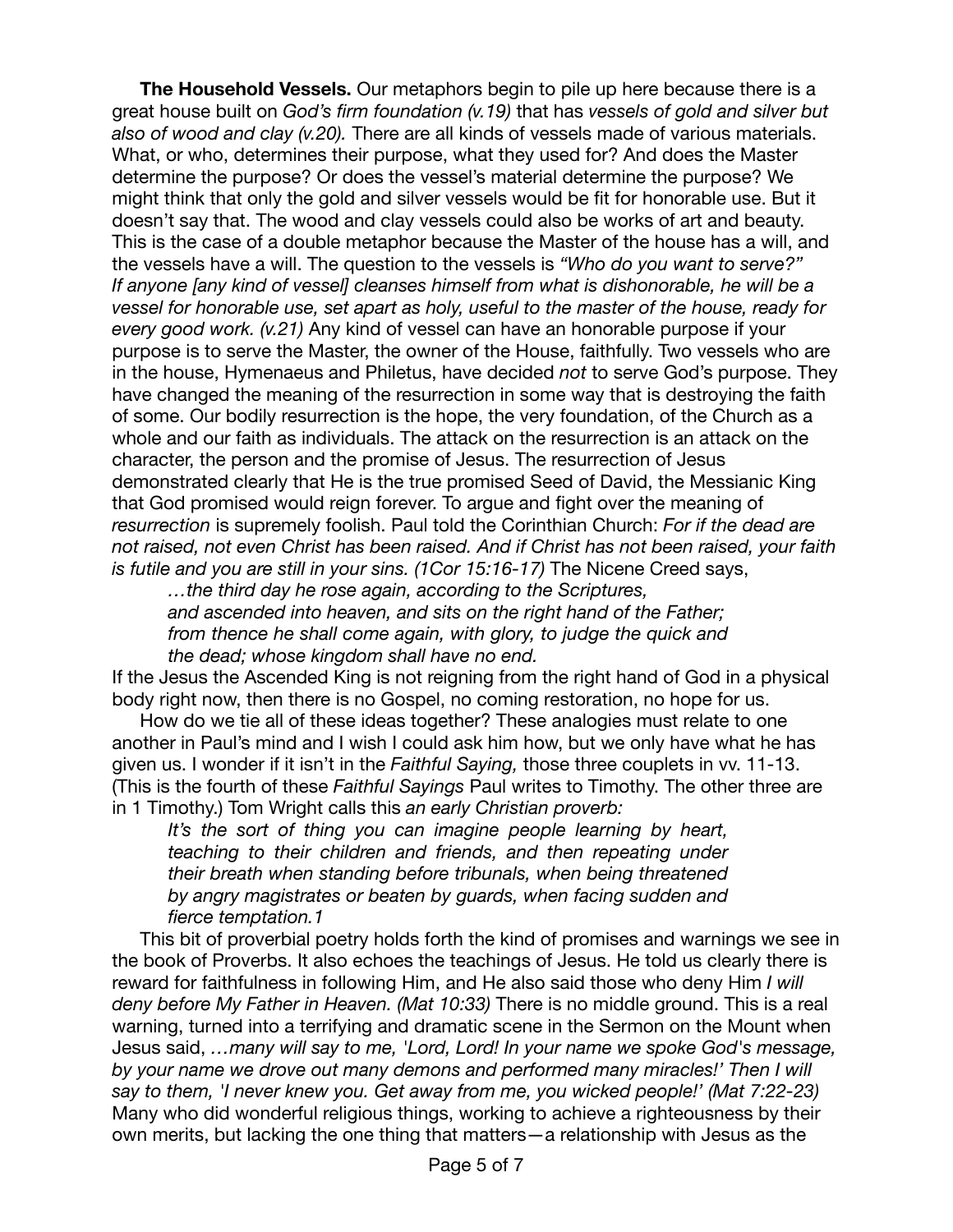singular priority in life. *Then I will say to them, 'I never knew you.* They never *knew* Him*,*  they only knew *about* Him. Lauren Daigle has a song called *Losing My Religion* that says:

## *I'm losing my religion And finding something new Cause I need something different And different looks like You<sup>2</sup>*

The soldiers, the athletes, the farmers: they all work and all anticipate a reward at the end, and in Paul's analogy they all do it in the service of their Lord. That is the point. The workman does the best he can with the tools and the talent that the Lord has given. The vessels must keep themselves clean, meaning there is failure and sin, but there is also the cleansing accomplished at the Cross. What about the criminal? How does that fit? The criminal here is not a criminal in God's eyes. He is faithful to the Lord and he is suffering because he is faithful. He will not deny his Lord to save himself. This analogy tells us if we are faithful we will suffer loss in this life. But the reward in the next is glory that outweighs our suffering! Religious philosophies and written creeds will not give us this kind of courage and hope unless we know there is a God who loves us, who knows us, and who cares for us in every circumstance. Maybe it isn't that we *lose our religion,* but suddenly in Jesus we can see what it really means. And He makes it all *NEW*!

When the Spirit of God takes you to the foot of the Cross and then takes you to the empty tomb, and then He points you to the risen Jesus, it is then you see He died for you and He lives for you. He transforms us and we begin to look like *HIM*! Our lives take on a *Gospel Shape. O*ur prayers are different, our priorities are different, and our service becomes our joy. When Paul says *I am in chains, but the Gospel is not in chains*  he means he is still serving his Lord from a dungeon. That is why I think the last line of the *Faithful Saying* gives him the most hope. *If we are faithless, he remains faithful— for he cannot deny himself. (2:13)* There are times Paul has doubted, has gotten depressed or afraid. There are times Jesus said to his disciples *"Where is your faith!?" (Luk 8:25)*  But *He remains faithful*. He cannot deny His promise to us. Paul can also take comfort in the faithfulness of Jesus as the final Judge of all things and all men. The men who imprisoned him, and the ones who abandoned him, who turned their backs on Christ even before the persecution began, will find justice without mercy. That is why Paul does not seek his own justice, his own revenge. He harbors no ill will, no resentment. As Christians we rely on God's grace and we rely on God's justice. Again turning to Tom Wright: *There is a world of difference between being blown off the ship's deck by a hurricane and voluntarily diving into the sea to avoid having to stay at the helm.<sup>3</sup>*  Think about that.

*He remains faithful.* I want to close with that thought. There are false teachers who are destroying faith in the Church. *But God's firm foundation stands, bearing this seal: "The Lord knows those who are his," and, "Let everyone who names the name of the Lord depart from iniquity." (2:19)* We do not know why Christians fail in ministry, fall into sin, or walk away from the faith. But God knows. He knows the true from the false. It can be hard for us to tell for certain. That is why Paul tells Timothy:

*And the Lord's servant must not be quarrelsome but kind to everyone, able to teach, patiently enduring evil, correcting his opponents with gentleness. God may perhaps grant them repentance leading to a knowledge of the truth, and they may come to their senses and escape from the snare of the devil, after being captured by him to do his will. (2:24-26)<sup>4</sup>*